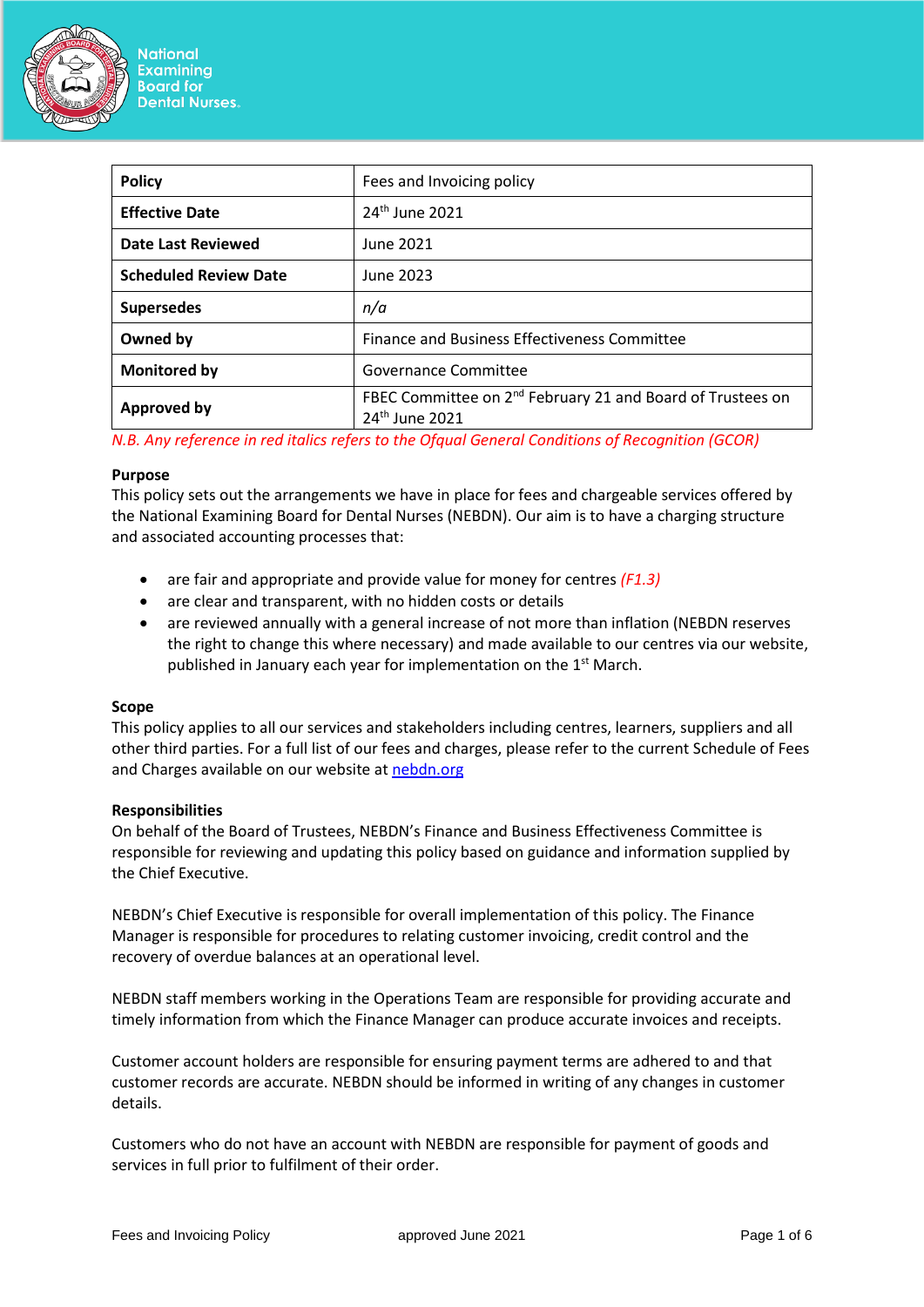

#### **Policy statement**

As a charitable organisation, NEBDN sets fees at a realistic level to cover operating costs, but which are fair and appropriate and provide value for money. Fees must generate sufficient income for NEBDN to meet its charitable objectives and to invest in development and continuous improvement.

For transparency, a schedule of all our fees and charges is available on our website, along with this policy. Fees and charges will be reviewed on an annual basis.

NEBDN is committed to ensuring the fee details are updated every time a new qualification is offered and/or if fees have altered and made available to our centres at the earliest opportunity to help them with their planning arrangements. We will review this document and its associated procedures annually as part of our self-evaluation arrangements and/or in response to customer, or regulatory feedback and any trends that may emerge in the types of queries we may have received.

We will keep the fees up to date and communicate any changes sufficiently in advance to centres in January via a notification in TheHub, for implementation and publication on our website in March *(F1.2 and F1.3)*. If for whatever reason we are unable to confirm a fee or change to a fee in a timely manner we will provide an information of the likely fee and clearly indicate the reasons why this is an indicative indication and when the fee(s) will be confirmed *(F1.4).*

## Invoices on account *(F3)*

We will create a customer account for every accredited centre. NEBDN will invoice your centre within one week of confirming your order unless alternative arrangements have been agreed. The invoice will be sent to your Accounts Department unless you inform us otherwise (if you would like to change who we send the invoices to please contact us via the details provided at the end of this policy).

In general fees and charges (E.g. learner registration and examination fees) are collected through our accredited centres by invoicing on account.

Invoices will contain the following information:

- NEBDN name and address
- Account holder name and address
- Invoice date
- Account number
- Invoice number
- Purchase order number (if provided)
- Description of charges
- Invoice amount
- Payment terms
- Bank details for payment
- NEBDN Company number
- Charity number

Queries relating to invoices should be raised within 14 days of receipt of invoice by emailing [accounts@nebdn.org.](mailto:accounts@nebdn.org)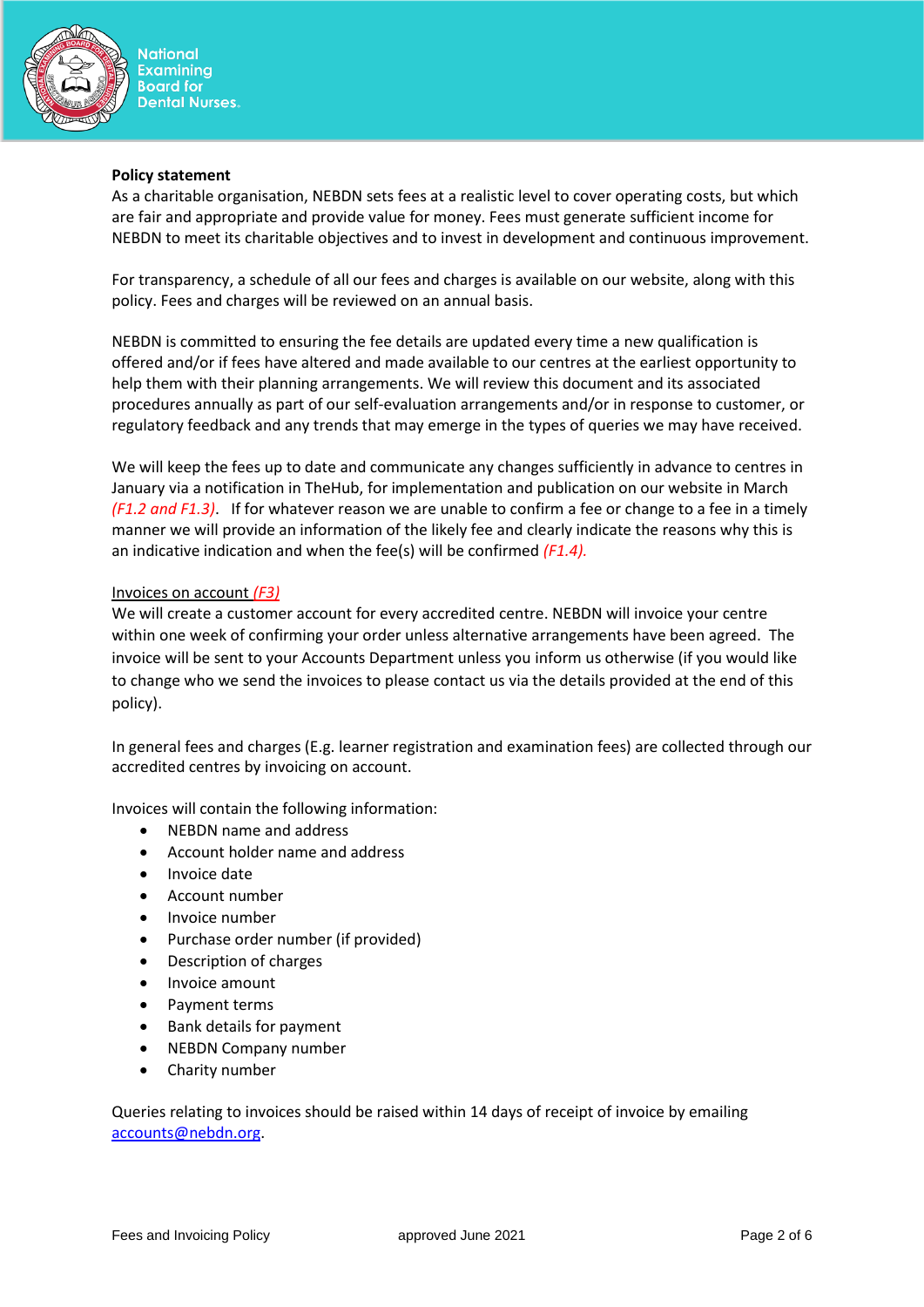

### Payments from customers without an account

Most fees and charges are collected through our accredited centres but there are some goods and services for which we will accept payment direct from learners or other customers who do not hold an account with us (such as a learners employer).

For example:

- purchase of goods such as a qualification badge, buckle or belting;
- purchase of a replacement qualification certificate or certified letter;
- application for an Appeal of a result.

The current charges for these goods and services are listed in the Schedule of Fees and Charges available on our website.

Where a payment is accepted from a customer without an account, we will issue a receipt for that payment. It is important that we can identify any payments we receive so non-account holders are advised to contact us before making a payment online, for example.

A non-account holder may also be a centres whose account has been put 'on stop' or 'on pro-forma'. Refer below to 'Overdue payments and sanctions' for further details.

## **Regulated Qualification Fees** *(F1.1)*

*The fees associated with each* Qualification are published in the schedule of fees and charges document on our website *(F1).*

Each Qualification will contain one or more of the following types of fees for UK Customers depending on the Qualification and its delivery arrangements and options (these are shown in Appendix 1):

- Qualification Registration Fee
- Associated Learner Fees

Fees that are applied for non-qualification specific activities are correct at the date shown at the bottom of this statement in Appendix 1, these include;

- Certificate replacement fees
- Badge fees

## **Payment methods**

#### Acceptable payment methods

We will accept most methods of payment including BACS and other online bank transfers, debit cards and credit cards.

## Payment terms

Where customers hold an account, our payment terms are 30 days from invoice date. On receipt of payment we will update our records to show full payment has been received and ensure the invoice is appropriately filed.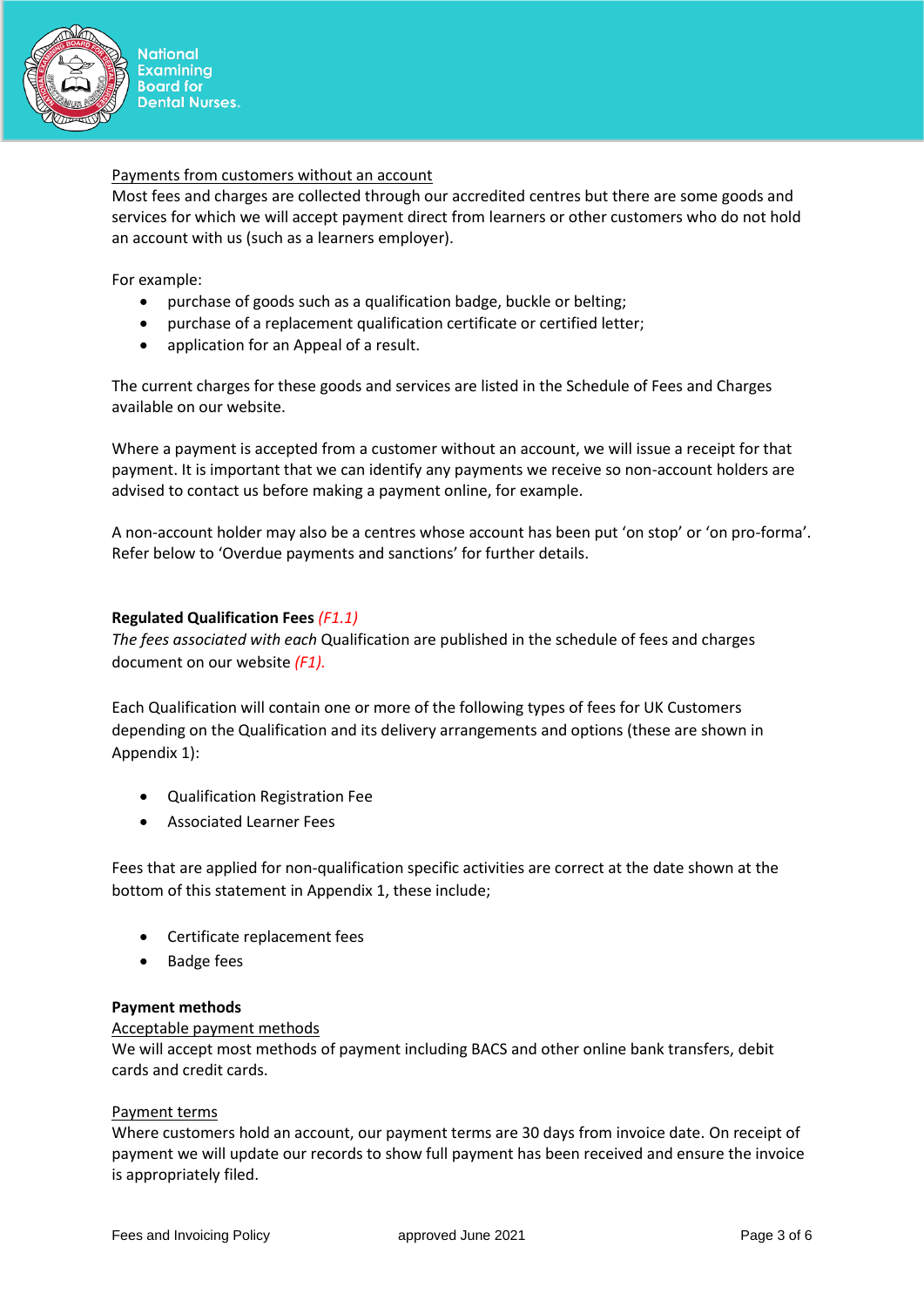

For those without an account, full payment must be received and cleared prior to fulfilment of the order.

# Overdue payments and sanctions

We reserve the right to put services on hold or take sanctions against an account customer who fails to meet our payment terms. Sanctions may include:

- A centres learners may be deferred to a later examination;
- A centres learners may be withdrawn from their examinations;
- The customer account may be put 'on stop' no new learners would be accepted for registration and we would not enter any resit learners;
- The customer account may be temporarily or permanently withdrawn and put on 'pro-forma invoicing'. The centre would need to pay the relevant fees prior to a new learner being registered and/or prior to a resit learner being entered for the next examination.
- Withdrawal of accreditation

If the centre fails to pay the charges on the due date, NEBDN may charge interest on the amount of any such late payment at the rate of 4% per annum above the Bank of England base rate.

## **Records** *(F3)*

In accordance with HMRC guidelines we will keep records of all invoices issued and received so your centre or other relevant parties (such as the regulators) can be provided with an auditable trail of transaction if necessary. Any learner data in line with appeals, will be held in line with GDPR guidance.

## **References**

Accredited Course Provider Handbook Current Schedule of Fees and Charges NEBDN Appeals policy NEBDN Information Management policy Ofqual General Conditions of Recognition [\(http://ofqual.gov.uk/\)](http://ofqual.gov.uk/)

## **Contact us** *(F1.2)*

If you have any queries about any aspect of our fees or invoice arrangements or the content of this policy, please contact us at [accounts@nebdn.org](mailto:accounts@nebdn.org)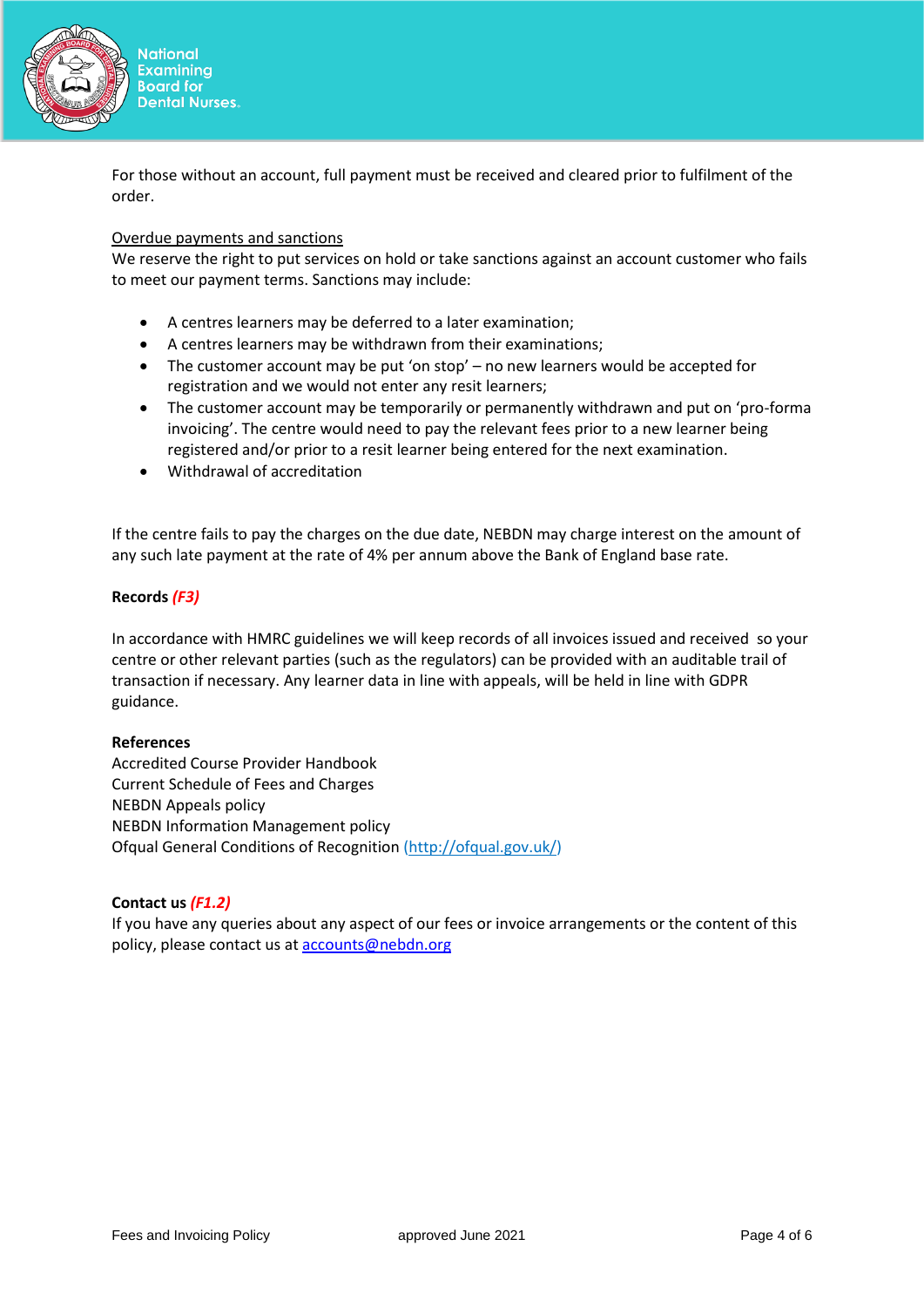

# **Appendix 1 – NEBDN Schedule of Fees and Charges 2021**

- This schedule should be read in conjunction with NEBDN's Fees and Invoicing Policy.
- Accredited course providers should also refer to the Course Provider Guide to NEBDN Administration.
- Fees listed under all 'Admissions' sections are directly chargeable/invoiced to accredited course providers (not candidates).
- Except where stated, fees are not refundable and cannot be transferred between candidates.
- We will accept direct payment from candidates for products and services listed under the 'Assessments & Awards' section only.
- Queries about the information in this schedule should be emailed to accounts@nebdn.org

| ADMISSIONS: Registration fee <sup>1</sup> (fee charged to course provider per new candidate registered with NEBDN) |      |
|--------------------------------------------------------------------------------------------------------------------|------|
| National Diploma in Dental Nursing                                                                                 | £485 |
| Certificate in Dental Implants Nursing                                                                             | £195 |
| Certificate in Dental Radiography                                                                                  | £195 |
| Certificate in Oral Health Education                                                                               | £195 |
| Certificate in Orthodontic Dental Nursing                                                                          | £195 |
| Certificate in Special Care Dental Nursing                                                                         | £195 |
| Certificate in Dental Sedation Nursing                                                                             | £195 |
| Award in Intravenous Sedation Dental Nursing                                                                       | £195 |
| Award in Inhalation Sedation Dental Nursing                                                                        | £195 |
| Certificate in Fluoride Varnish Application                                                                        | £95  |

| <b>ADMISSIONS: Administrative charges to course providers</b>                                                                                                                                        | Fee                                                                                   |  |
|------------------------------------------------------------------------------------------------------------------------------------------------------------------------------------------------------|---------------------------------------------------------------------------------------|--|
| Deferral of candidate to a different exam date - all exams except National<br>Diploma OSCE                                                                                                           | Free up to 4 weeks before the exam date,<br>afterwards will be charged the resit fee. |  |
| Deferral of candidate to a different exam date - National Diploma OSCE<br>only (EC must be approved before deferral accepted) <sup>2</sup>                                                           | Free up to 4 weeks before the exam date,<br>afterwards will be charged the resit fee. |  |
| Late fee – Candidate Registration Form(s) (per batch) <sup>3</sup>                                                                                                                                   | £100                                                                                  |  |
| Late fee – exam entry documentation (per candidate) <sup>4</sup>                                                                                                                                     | £100                                                                                  |  |
| Transfer from Award in Intravenous or Inhalation Sedation Dental Nursing<br>to Certificate in Dental Sedation Nursing submission of completed<br>Record of Competence and Tracking Document required | £100                                                                                  |  |

 $1$ Registration fee is a one-off fee charged to course providers per candidate registered with NEBDN. The fee is not refundable and not transferrable between candidates.

<sup>2</sup>The OSCE is part II of the National Diploma in Dental Nursing examination. Deferral of OSCE is

therefore only allowed in exceptional circumstances. Refer to EC Policy for full details.

<sup>3</sup> Course providers - refer to Course Provider Guide to NEBDN Administration for full details.

<sup>4</sup> Course providers - refer to Course Provider Guide to NEBDN Administration for full details.